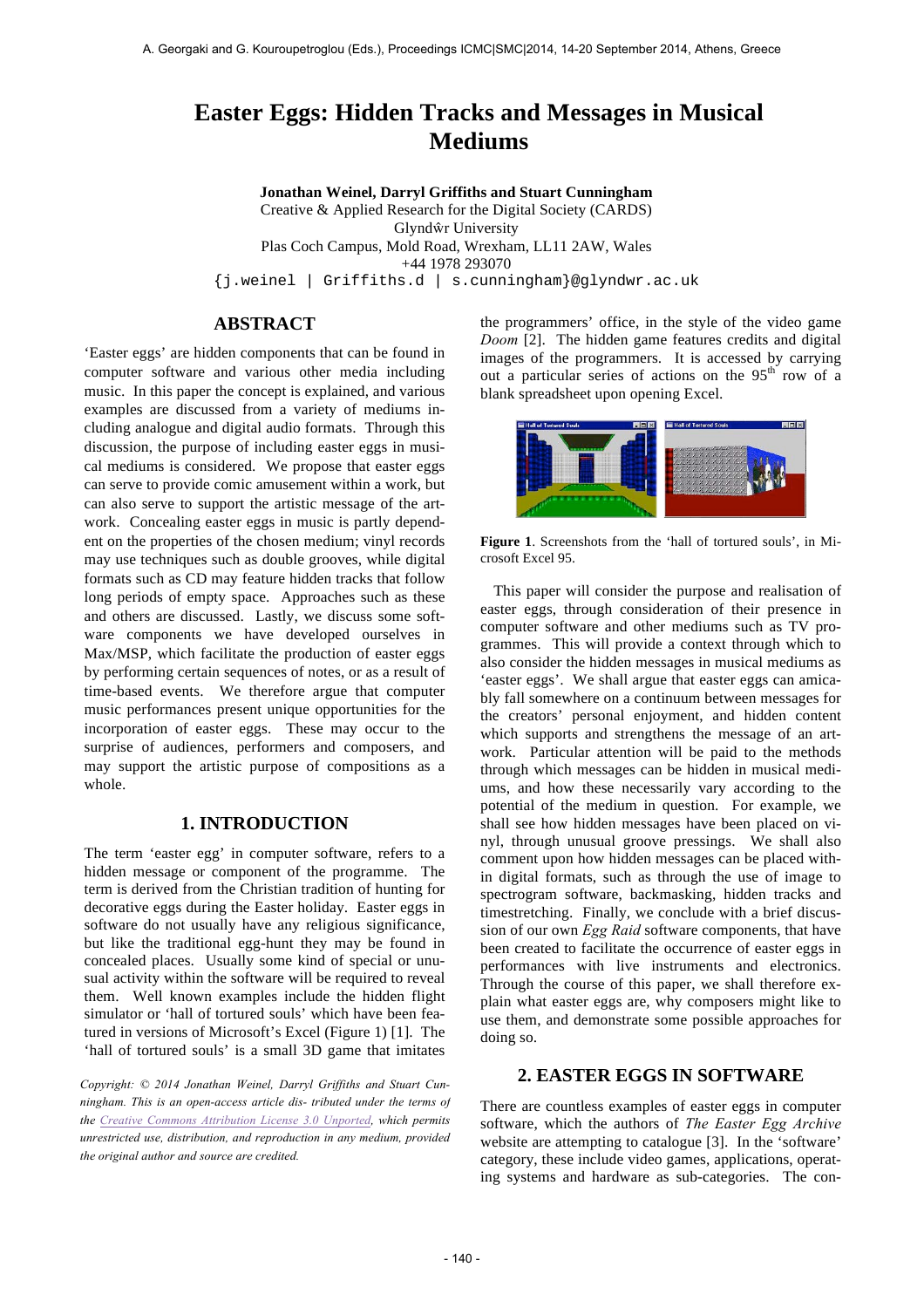tents of these easter eggs varies, but it is fairly common for them to contain developer credits, humorous material, or 'in-jokes'. The inclusion of easter eggs such as the 'hall of tortured souls' seems to stem from the grueling process of software development. The easter egg may have given the programmers some cathartic satisfaction; an opportunity to work briefly on something whimsical and funny, providing release from the more serious aims of the project. The content is certainly personal, creative, and in some ways slightly mischievous<sup>1</sup>.

In some cases then, software easter eggs can be seen as a hidden signature, perhaps with a private joke or reference by the author(s). The message of the easter egg may be mysterious, or whimsical. However, in other cases we can see easter eggs which fit more closely with the artistic concept of the main programme. In the video-game *Chip's Challenge* [6] for example, there is a hidden fractal-generating programme (Figure 2). Entering the password 'MAND' into the game reveals a Mandelbrot set, which the user can explore. The main game of *Chip's Challenge* is an action/puzzle adventure, the premise of which is that the nerdy protagonist (Chips McCallahan), must impress his female crush (Melinda the Mental Marvel), by completing over one hundred puzzles, in order to join her 'Bit Buster Club' and win her affections. In the context of the boffin romance of *Chip's Challenge,* the inclusion of the hidden Mandelbrot programme seems like an appropriate easter egg: it fits with the geeky, mathematical theme of the game. In this sense, when the game as a whole is seen as an artwork, the fractal easter egg is perfectly in-keeping.



**Figure 2**. Screenshot of the *Chip's Challenge* Mandelbrot easter egg, on the Atari Lynx.

In the domain of software easter eggs then, we can see at least two types of approach:

- 1. The humorous, quirky easter egg, which though enjoyable, is unrelated to the main application.
- 2. The easter egg which corresponds thematically to the main programme, contributing to its artistic form as a whole.

In either instance the main purpose of easter eggs is quite similar to that of an easter egg hunt: they are fun surprises, waiting to be found. For the developers the joy comes from hiding the eggs, mischievously planting them or concealing them in places where they are not expected. The user then becomes the hunter, searching for the eggs or coming across them unexpectedly. The enjoyment comes from the surprise, perhaps eliciting similar emo-

l

tions to those we may have experienced as children, hunting for easter eggs or playing games such as hide and seek, or peek-a-boo. In the case of category 2 eggs, the surprise is one that also fits with the artistic theme or concept of the main work. As we shall see, many easter eggs may fall somewhere on a continuum between categories 1 and 2.

It should also be noted that while easter eggs may be included in software or video games for the personal satisfaction of developers, who perhaps have a little extra time towards the end of the development cycle, their presence is not necessarily without commercial value. In video game culture, a select audience group will actively take enjoyment in seeking out all possible secrets that a game holds. For these gamers, good easter eggs add prestige and respect for the developers, which in turn can increase sales of a title<sup>2</sup>. The recent video game *Bioshock Infinite* [8] demonstrates this, featuring a large number of easter eggs [9], including some that specifically utilise audio [10]. Fans of the game invest time in seeking out these easter eggs and evidencing them on YouTube, sustaining the interest provided by the game for the fan-base.

# **3. EASTER EGGS IN OTHER MEDIUMS**

The concept of hiding messages or certain elements within a medium is not exclusive to computer software. The impetus for artists to include personal, hidden or unexpected features in their artwork may be also be considered as an artistic imperative which predates digital culture.

For example, in Michelangelo's *The Last Judgement*  painting of the sistine chapel, the pope's master of ceremonies Biagio da Cesena is depicted upon the face of Minos, who is leading the souls to hell, and whose genitals are being bitten by a snake [11]. Cesena had allegedly criticised the painting for containing too much nudity. This mischievous hidden element of the painting could be considered as a form of easter egg.

Other examples can be found in painting, some of which rest upon more tenuous interpretations. For example, Giovanni Maria Pala claimed to have found a hidden musical score in Leonardo Da Vinci's *The Last Supper*  [12]. Whether or not Da Vinci deliberately intended this correlation is contestable. It is perhaps inevitable that hidden motifs are easily lost, or hard to verify. Nonetheless these examples illustrate that the notion of an 'easter egg' may be seen as a broader phenomena, extending beyond computer software.

Examples of easter eggs can also be found in TV shows and movies. An example can be seen in the episode "Raisin the Stakes: A Rock Opera in Three Acts" [13], from the animated series *Clone High*. The episode pastiches psychedelic culture and rock musicals such as *The Beatles - Yellow Submarine* [14] and *Pink Floyd - The Wall* [15] movies. In the episode, one of the characters is intoxicated, falls through a roof, and speaks backwards.

<sup>1</sup> Perhaps the best example of a mischievous easter egg is found in Nintendo's *Wave Race* [4]. This unlocks an abusive commentator [5].

 $2$  This view of easter eggs in software was also supported by private correspondence with members of the video games developer Astraware Limited [7].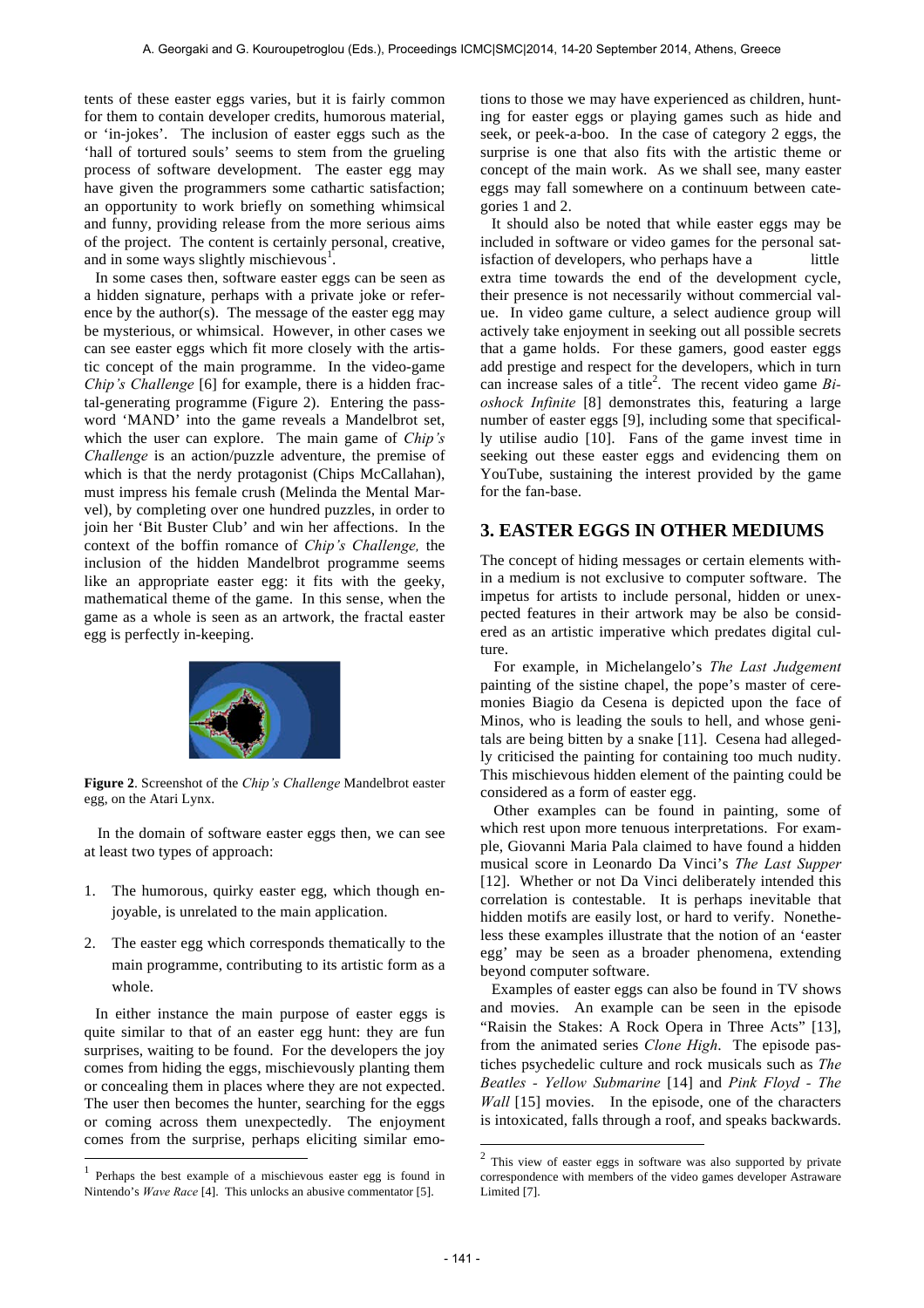When the dialogue from this scene is reversed in an audio editor, it is heard as follows:

### **4. EASTER EGGS ON VINYL**

*I am talking backwards and telling you to watch Clone High, and for us to get an Emmy… I'm saying that backwards… 'cause it's sneaky!'* [16].

Again, the hidden message seems to be one that is as much for the enjoyment of the creators as for the audience (whom would have to go to some trouble to find out what was said after having watched the episode)<sup>3</sup>. However, the use of this technique fits with the theme of the episode as a whole, which also features reversed graphics elsewhere in order to reflect the psychedelic theme. Thus the reversed dialogue works on multiple levels:

- 1. Heard normally, the incomprehensible dialogue suggests the character's perceptual derangement, which can be attributable to psychedelic intoxication and injury.
- 2. It also relates to the psychedelic theme of the episode, since reversed tape techniques ('backmasking') are a recognisable motif in psychedelic music (for example, *Tomorrow Never Knows* by The Beatles  $[17]$ ).
- 3. The audio also parodies the subliminal satanic messages that were supposedly hidden in heavy metal records (and revealed when played backwards)<sup>4</sup>.
- 4. When decoded, the message does not relate directly to the narrative of the episode, and could be seen as a private joke for the creators. However it also addresses the audience, breaking the 'fourth wall'. This is a technique used occasionally in other episodes for comedic effect. Thus the decoded message does not directly relate to the episode, but does relate to the conceptual approach of the series more broadly.

The episode therefore illustrates the possible use of easter eggs to establish a variety of effects for the writers and audience. Some of these effects can occur synchronously within the main diegesis of the work, but others may also occur asychronously outisde of it. In general, we can see that easter eggs may exist for the personal satisfaction of the creators, but may also support the artistic purpose of the work as received by the audience. Notably, audio provides specific possibilities for carrying these hidden messages, and we shall now turn to look specifically at easter eggs in musical mediums.

-

### **4.1 Locked Grooves**

In recorded music, there is a significant tradition of including hidden material. How this hidden material is concealed, is somewhat dependant upon the format in question. For example, on vinyl material may be hidden through the use of locked grooves (grooves which cause the turntable to play an endless loop). Locked grooves containing music are not a normal feature of records. Most records will only contain a silent locked groove to prevent damage to the needle when it reaches the end of a side. The presence of a locked groove that contains music would be difficult to detect without prior knowledge or careful visual inspection of the grooves. Therefore, a music-containing locked groove has a good chance of surprising the listener during the performance of the recording.

A relatively well-known example is found on the vinyl version of The Beatle's *Sgt. Pepper's Lonely Hearts Club Band* [18]. On the final track "A Day In The Life", a looked groove is heard at the end of the song. Certainly this may come as a surprise for some listeners when encountered for the first time. Even if the listener knows about it, he or she may still experience a break from the usual process of listening to a record. For example, when the record reaches this locked groove, the listener must decide at what point the composition is over (or when they have had enough). In some situations this locked groove may surprise the listener in other ways; for example, if he or she fell asleep during the record, the locked groove may confuse them upon awakening. For "A Day In The Life", it is reasonable for us to consider the locked groove as an easter egg because it has this potential to surprise the listener<sup>5</sup>. In the authors' opinion we should also consider the incorporation of this unexpected element, which occurs through specific utilisation of the medium, to be part of the artwork as a whole.

#### **4.2 Inverse Grooves**

Another easter egg example can be found on the Nomex track: "Gorf Beat One", from the *Praxis U.S.A.* EP [19]. This compilation contains tracks by four different artists, working within the genres of hardcore techno, breakcore and noise. Upon placing the needle on side B1: "Gorf Beat One" by Nomex, the needle flops off onto the turntable platter, making an unpleasant noise. It may take several attempts before realising that the groove for the Nomex track is pressed backwards. To play it one must place the needle at the point where you would expect the track to end. Figure 3 illustrates the movement of the needle on records such as "Gorf Beat One" that have inverse grooves.

<sup>3</sup> Note that the episode was first aired in 2003, before the arrival of YouTube in 2005. Today the passage can be more decoded more easily, by searching YouTube.

<sup>4</sup> For example, the 1980s court cases with AC/DC and Judas Priest. These bands were accused of incorporating subliminal satanic messages in their music through backmasking.

<sup>5</sup> It should be noted however, that the concept of 'easter egg' may not be less applicable to records such as DJ tools, where the inclusion of locked grooves is sometimes advertised as the explicit function of the product.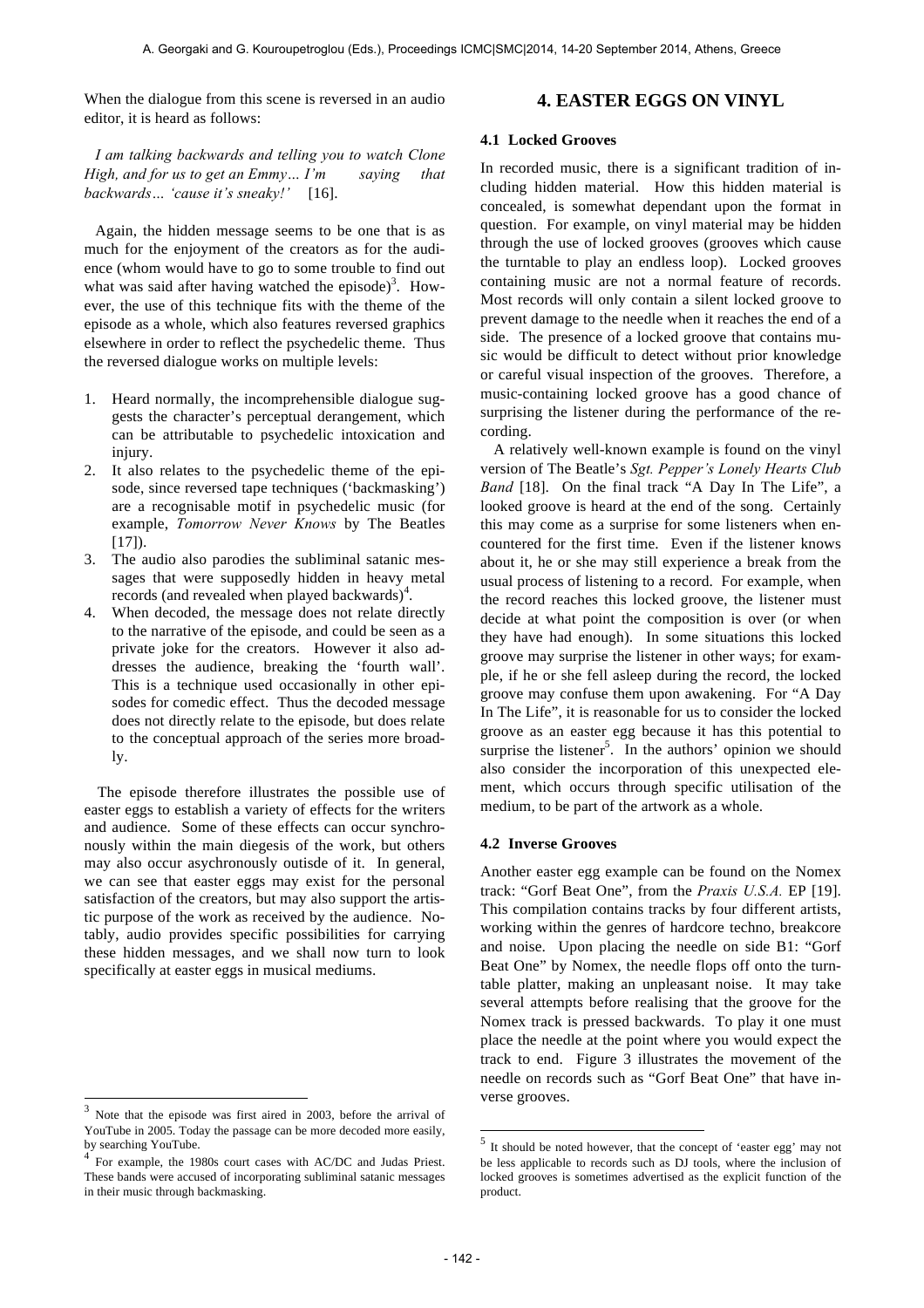

**Figure 3**. Diagrams showing the arrangement of normal (a), inverse (b) and double grooves (c) on vinyl records.

The use of an inverse groove on this particular track of the *Praxis U.S.A.* EP*,* seems entirely appropriate. The Nomex track in question is the most noise-orientated track on the EP, consisting predominantly of white noise. The use of an inverse groove seems to add a suitably antagonistic element of surprise to the experience of listening to the record. It does not appear to be accidental that the inverse groove is quite likely to create some additional noise when it throws the unsuspecting listener's needle off the platter!

Adam Kempa's blog [20], discusses the use of inverted grooves, referring to other examples. The artistic motivation for using inverted grooves is obvious on tracks such as Reese – *Inside Out* [21]. On others such as Megadeth's *Sweating Bullets* [22], the cover sleeve reads:

*"Paranoid pressing on blue vinyl. Warning: do not attempt to play this record in the conventional manner! Both sides reverse play, from the inside groove outwards."*

The inverse grooves are congruous with Mustaine's lyrics about madness and paranoia. Just as the lyrics deal with being at odds with the world, so too is the groove running the opposite way to that which we might expect. To emphasise this point, the chorus of *Sweating Bullets*  includes the lyrics: *"I'm in trouble for the things I haven't got to yet"*. Thus, the use of inverse grooves mirrors the reverse notion of time in the song. However, since the record sleeve advertises the inverse groove, the element of surprise is perhaps diminished. In this case it seems reasonable to assume that the inverse groove is also used as a marketing gimmick; a means to create a more exclusive limited edition version (in combination with the use of blue vinyl).

#### **4.3 Double Grooves**

Related to inverse grooves, there is also the unusual use of the 'double groove' (also known as 'parallel grooves' or 'multi-sided records' [23]). As shown in figure 3, 'double grooves' are records where two grooves run simultaneously through a record, causing the needle to play different material depending where it is initially placed (the additional groove is sometimes called a 'third side'). Again, the element of surprise seems to be the main motivation for using this approach, which is found on records such as *The Monty Python Matching Tie and Handkerchief* [24]. The Monty Python record clearly aims to deceive, surprise and delight using this method; the LP sleeve also takes a similar approach by posing as something it is not: a tie and handkerchief set. Mr. Bungle's *Disco Volante* [25], also uses this approach, concealing parallel groove tracks at certain points on the record. In this example, the use of double grooves supports a cryptic theme: "The Secret Song" and songs by "The Secret Chiefs Trio" are amongst those found on the hidden grooves.

#### **4.4 Backmasking**

The backmasking technique involves the reversal of sonic material (such as speech) to conceal a message [26], as described previously in the *Bioshock Infinite* and *Clone High* examples.

Backmasking has often been associated with occult practices. It is known that Aleister Crowley encouraged aspiring magicians to train themselves to think backwards using reversed phonographs. Indeed, the term 'occult' by definition refers to 'knowledge of the hidden', and practices such as these, and imitations thereof, have contributed to the affordance $<sup>6</sup>$  of backmasking as a signifier for</sup> occult or Satanic practices.

The controversial association of backmasking with Satanism reached its height in the 1980s, when it was alleged that rock artists such as AC/DC had placed 'subliminal' backmasked messages within their music. Though the effectiveness of these supposed subliminal messages was largely dismissed, many other artists have used backmasking and reverse techniques in their work. Often this is used for the aesthetic results of reversing audio, as in musique concrète. In other cases, artists such as Marilyn Manson have used backmasking to signify the established cultural connotations with Satanism. Today though, the technique is perhaps most commonly used on vocals for radio-friendly edits of pop music to conceal swear words.

It was more laborious to produce music that contained backmasking techniques with earlier analogue recording equipment, than it became with the arrival of digital audio editors. However, almost any turntable can be used to hear what a passage of vinyl sounds like backwards, simply by manually winding the record in reverse<sup>7</sup>. When CD became the dominant format for consumers, it would have been more difficult for the average listener to easily decode backmasked messages, without the aid of a computer and digital audio editor or sampler. For iPod listeners, these messages may not be easily unveiled either. However, since the advent of YouTube, the majority of decoded backmasking can be found without the listener having to process the audio themselves, provided

<sup>6</sup> Use of the term 'affordance' here refers to DeNora's discussion regarding the potential for sound to afford particular interpretations for audiences [27].<br><sup>7</sup> Various modern turntables also feature a 'reverse' function that facili-

tates this.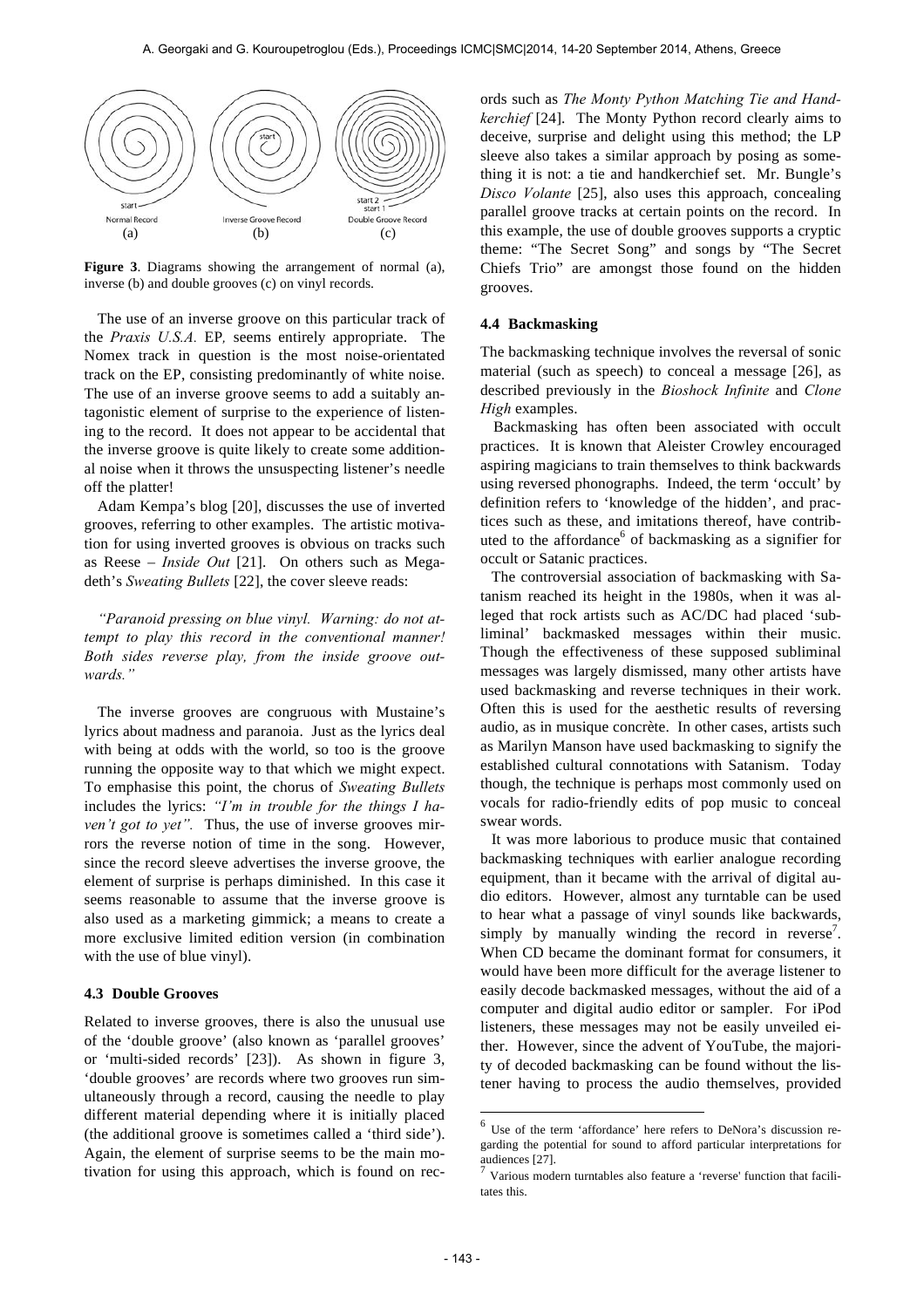internet access to this website is available. Thus, shifts from analog to digital formats can be seen to suggest different ways of hiding easter eggs in music, and also of discovering them. With this in mind, we shall look now towards other techniques for hiding messages in digital formats.

# **5. EASTER EGGS IN DIGITAL AUDIO**

### **5.1 Hidden Tracks**

Within digital formats the most common easter eggs are found in the form of hidden tracks [28]. These are found on many popular music CDs, where they may be concealed using a variety of methods. For example: Marilyn Manson's *Antichrist Superstar* [29] contains 99 audio tracks. The main album is contained on tracks 1-16, tracks 17-98 are silent and track 99 contains the hidden track. In other examples, a hidden track may be included on the last track of an album, after a long period of silence; Nirvana's "Endless, Nameless" begins at 13:51 on track 12: "Something In The Way" of *Nevermind* [30]*.*  Hidden tracks may also appear at the start of an audio CD, such as on Agoraphobic Nosebleed's *Altered States of America* [31], where 'track 0': "Wonder Drug Wonderland" is found by reversing the CD from the beginning of track 1.

Hidden tracks may be used in various ways, though perhaps the main reason for their inclusion is to make use of the spare storage capacity of the medium. CDs can hold up to 80 minutes of music; much longer than the average pop album. Therefore, since outtakes or additional material may be available from the studio recording sessions, it may make commercial sense to include some of that content as hidden bonus material. With limited additional cost for the record company, this adds content that may increase the commercial value of the album as a product.

The contents of hidden tracks varies, though more often than not the hidden track seems to be somewhere to put extra or spare material; whether it is humorous content, a jamming outtake, or some other curiosity. Often the tracks seem to be separated from the main album because they are not serious, and are not part of the 'proper' album. However as with other examples which we have discussed, the hidden track may correspond with the theme of the album. For example, the hidden track that follows Korn's "Daddy" [32] (after a period of silence), is a tape recording of a heated domestic argument between a couple, regarding a car. Ross Robinson, who produced the album claimed to have found the tape recording in an abandoned apartment. In the context of album, the inclusion of this material as a hidden track is both surprising and disturbing, and fits thematically alongside the bands songs about drugs and domestic abuse.

#### **5.2 Hidden Images**

More recently, artists have hidden images in the spectral form of their compositions. This can be accomplished using various software packages such as *Photosounder*  [33] or *Virtual ANS* [34], the latter of which is based on the ANS synthesizer, created by Evgeny Murzin from 1938 to 1958 [35]. Perhaps the most famous modern example of this technique is found in Aphex Twin's "Equation" track from the *Windowlicker* CD [36]*.* Near the end of the track the artist's face appears when the audio is viewed through a spectral analyser (Figure 4, a). This technique has also been used by other artists, such as Venetian Snares, whose track "Look" from *Songs About My Cats* [37] contains spectral images of his cats (Figure 4, b).

Both examples conform to the easter eggs model discussed throughout this paper; they are personal, hidden signatures by the artists, which are also slightly humorous curiosities. They also correspond well with the artistic themes of the respective works; for example, Aphex Twin is known for incorporating his face into the album images and music videos that accompany his work, and this is also explored in the *Windowlicker* music video produced by Chris Cunningham. The approach is interesting since it affects the sounds that are heard when listening to these sections; the contours of the images affect the tonal properties of the sounds, though without spectral imaging it is very unlikely that the message would be discernable through sound alone.



**Figure 4**. Spectral images hidden in music: (a) a face hidden in Aphex Twin's *Equation* track, (b) Venetian Snares' *Look* track, showing photographs of the artist's cats.

Related examples of images hidden in music can be found elsewhere. For example, the recent 'black midi' Internet meme involves the composition of MIDI tracks that contain as many notes as possible [38]. Examples of black midi tracks usually contain several million notes, and appear as a mass of black notes when viewed in stave notation; hence the 'black midi' term. Once created, black midi compositions are played back on software such as *Synthesia* [39], which may then fail in the process of attempting to reproduce the unusually large number of notes<sup>8</sup>. Screen capture videos of this process are recorded, and then shared on sites such as YouTube. As black midis incorporate a visual element, 'blackers' (the authors of black midi tracks) may incorporate hidden images within the MIDI score (Figure 5).

 $^8$  Black midi can therefore be considered in terms of glitch aesthetics, as discussed by Kim Cascone [40].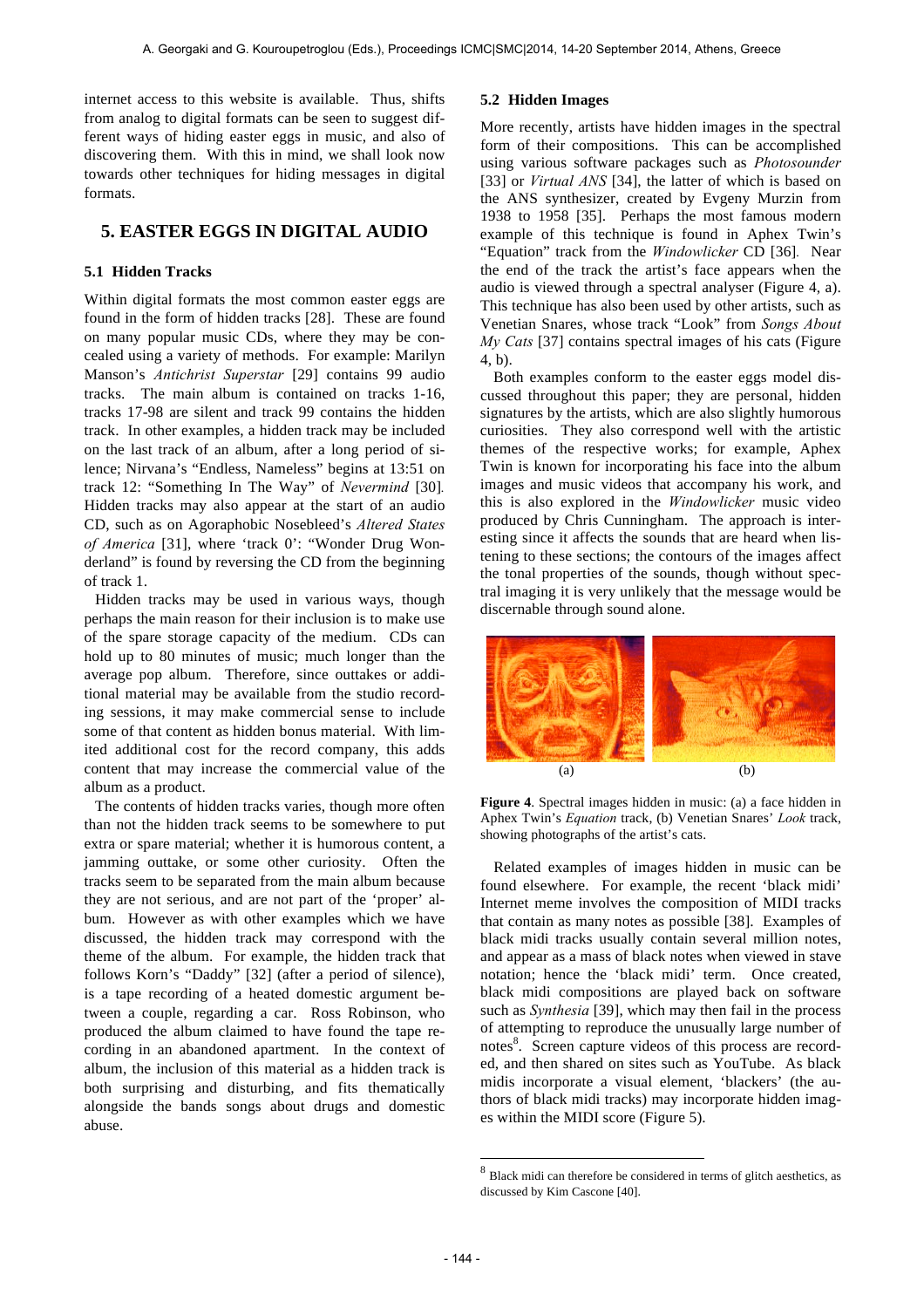

**Figure 5**. Visual patterns hidden in MIDI files: (a) patterns in *Shanghai Teahouse* [41], (b) *Bad Apple* [42]*.* 

#### **5.3 Time-stretching**

Timestretching of sonic material is an established technique of musique concrète, and electroacoustic music. Composers such as Pierre Schaeffer made use of various time-stretched materials, such as dog barking sounds, which become unrecognisable when time-stretched. These sounds are not usually discernable when the music is heard normally, but can be restored through audio processing. Schaeffer may not have specifically intended the concealed source material to be seen as 'easter eggs'. Nonetheless, timestretching can be considered as a possible technique for creating easter eggs.

In Weinel's electroacoustic composition *Direct Telepathic Transmission from Mars* [43] a time-stretched sample is used, which was taken from Iggy Pop's howling scream at the start of The Stooges *TV Eye* [44]. Since the material was stretched to approximately 200x the length of the original clip, the original material is unlikely to be recognised by the listener without prior knowledge. The material was chosen for its tonal qualities, but also provides a mischievous personal satisfaction for the composer, by knowing it is there.

Examples are also found in video game culture; the *Bioshock Infinite* example referred to previously, contains various audio easter eggs produced through use of timestretching. A similar example which could also be considered an easter egg is found in the Nintendo Game Cube start-up menu, which is revealed to be the same theme as the Nintendo Famicom start-up menu, when the audio is sped up by 16x [45].

As with spectral imaging and backmasking, timestretching provides a method through which source material can be translated into sound, in such a way as to hide the original source material from the listener. Even though the source is hidden, these processes affect the 'undecoded' sounds that the listener hears. However, the processes are also reversible, and the source material can subsequently be revealed.

#### **5.4 Easter Eggs in Performance Software**

Easter eggs can also be hidden in software devised for the performance of computer music. For example, Weinel included an easter egg in a piece of performance software that he programmed in Max/MSP as part of a collaborative project [46]. Corresponding with the title of the composition: *Mutations (megamix)*, the software includes an easter egg. When the user clicks on the 'info' button in the patch, and scrolls down the page, there is a transparent button that is barely visible. Clicking the button

produces an endless loop of a sample from the movie *Waterworld*, [47], in which a character shouts "*Mutation! He's a Mutant!"*. The looped sample can be processed using the same MIDI controlled effects processing that is used for the main patch.

Our paper has now travelled full-circle, and returned to a discussion of easter eggs in software. Software offers an an inherently greater scope for easter eggs, due to the flexibility of programming languages. In language such as Max/MSP and Pure Data, it is possible for us to conceive of various live computer music performances that incorporate easter eggs. In the next section, we shall demonstrate other ways this may occur, by discussing our *Egg Raid* software.

# *6. EGG RAID*

*Egg Raid* is a Max/MSP patch we have developed, that includes software components for creating easter eggs. The current version of the patch demonstrates two methods through which easter eggs can be incorporated into real-time computer music performances. The software components can be reused in other patches to facilitate easter egg surprises for the composer, performer and/or audience members.

Figure 6 shows the user interface for *Egg Raid*; a midi keyboard provides the main user input, and on the surface, the software appears to be a simple piano patch.

Figure 8 shows the hidden functionality of the patch. Notes that are played on the keyboard are filtered through a 'Pattern Recognition System', which recognises and sends a trigger message when certain pre-determined sequences of notes are played. This trigger causes unexpected sounds to emit from the 'Easter Egg Sound Generation' module. These include various audio samples related to eggs from popular music and film.

The patch also incorporates a 'Discordian calendar'<sup>9</sup>, which uses the computer's clock to send trigger messages on dates of the year that are significant in the Discordian calendar, and on each  $23<sup>rd</sup>$  of hours, minutes and seconds. The calendar triggers separate banks of easter egg sounds, which contain hidden spectral images of Discordian symbols (Figure 7).



**Figure 6**. User interface for *Egg Raid* software.



**Figure 7**. Spectral images of Discordian symbols in *Egg Raid*.

Discordianism is a religious or philosophical movement, sometimes considered a parody religion, which venerates Eris, the goddess of chaos in ancient Greek mythology [48]. Discordianism has its own calendar, and holds the number 23 as significant.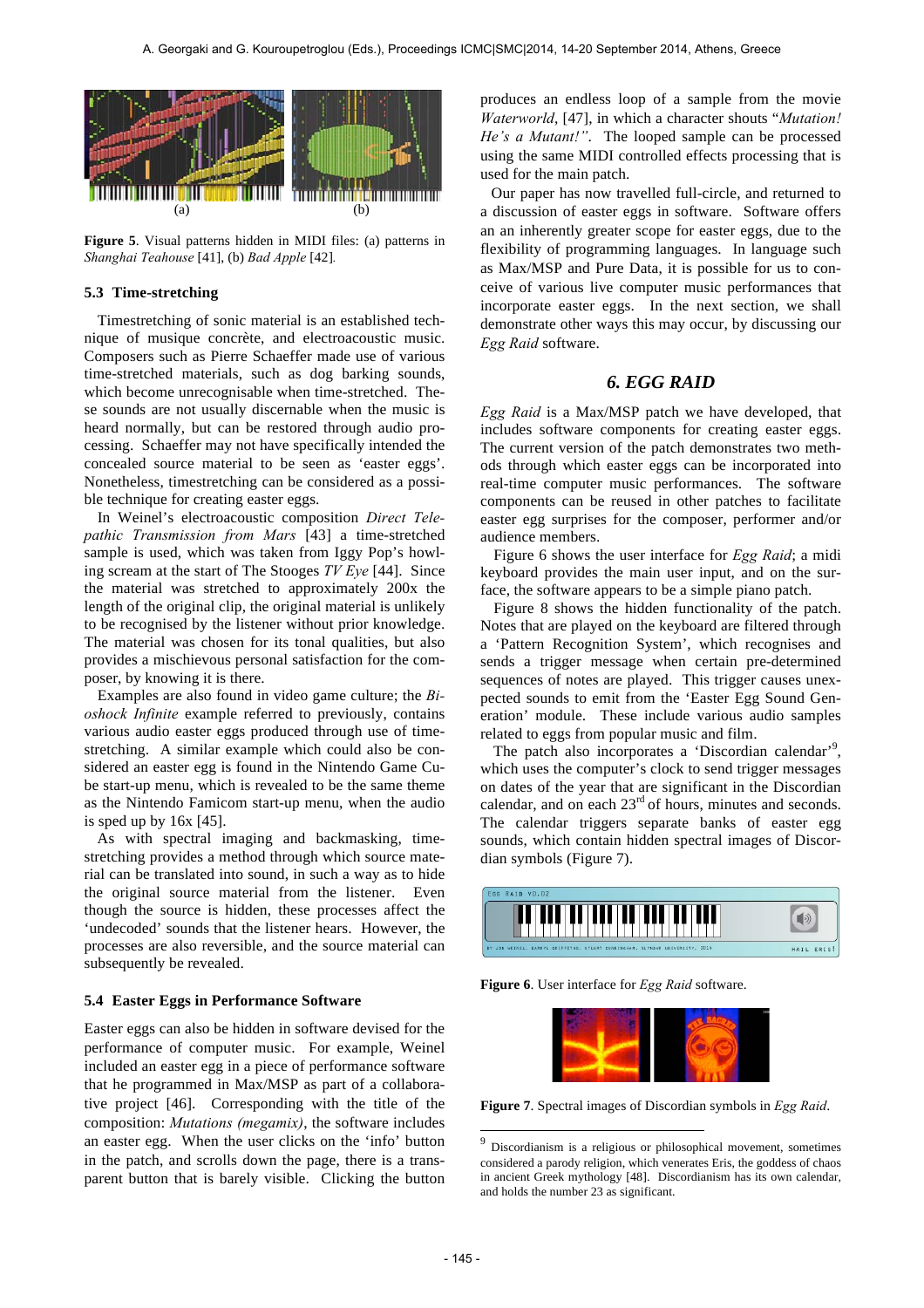

**Figure 8**. System diagram for the *Egg Raid* software.

### **7. CONCLUSION**

Through the course of this paper we have reviewed some of the approaches used for planting easter eggs and hidden messages within various mediums, with an emphasis on music. The easter eggs discussed all depend upon exploiting the mediums in question. While in computer software a high level of flexibility is possible for integrating unusual features, formats such as vinyl and CD are restricted by the possibilities that are inherent in the medium. Nonetheless, we have seen how easter eggs can add an interesting feature to an artwork, even within such limitations. These features are often novelties or curiosities, which may be fun in their own right; easter eggs need not necessarily serve any greater purpose. However we have also seen how they may serve to support the conceptual themes of an artwork as a whole. While in the authors' opinion, the vast majority of hidden tracks found on CDs offer little more than novelty value, examples such as the Nomex track "Gorf Beat One" are substantially enriched by appropriate use of the medium.

As mediums change, the challenge for artists wishing to hide easter eggs in their work will surely be to find interesting, new and novel places to put them. Mediums such as vinyl are more popular as collector's items today, than as a mainstream medium for music. Yet the fascination and unique experience which can be gained from inverse grooves, locked grooves and double grooves should indeed be seen as one of the reasons why the medium holds continued value, and is worthy of preservation. Since digital formats now dominate the mainstream, artists may need to think 'outside the box' in order to hide their easter eggs. Spectrograms, backmasking and timestretching show possible approaches, where the undecoded sounds of the music are also affected. We have also demonstrated how live performance software can incorporate easter eggs, through our *Egg Raid* software, for example.

Finally, since easter eggs are being catalogued by sites such as *The Easter Egg Archive* and the users of YouTube, there may be a greater likelihood than ever before that easter eggs will be discovered and shared among audiences. The value that they can add to an artwork will not necessarily go unnoticed, and composers may therefore consider it worthwhile to add them to their work. Indeed, as listeners we may also wish to 'keep an eye out' for easter eggs which may be out there, waiting to be discovered.

## **8. REFERENCES**

- [1] Marcelozzy, "Excel 95 Hall of Tortured Souls Easter Egg." [YouTube video] Available online: https://www.youtube.com/watch?v=nwg9eLHZZRo Oct. 6, 2007 [Last accessed: April 13, 2014].
- [2] J. Carmack *et al*., *Doom* [PC video game], id Software, 1993.
- [3] D. Wolf and A. Wolf, "The Easter Egg Archive," [website]. Available online: http://www.eeggs.com [Last accessed: April 13, 2014].
- [4] S. Shigeru, *Wave Race 64* [Nintendo 64 video game], Nintendo, 1996.
- [5] M. McWhertor, "Nintendo's Verbally Abusive Wave Race Easter Egg Finally Unearthed," [YouTube video]. Sept. 2, 2010. Available online: http://kotaku.com/5628976/nintendos-verballyabusive-wave-race-easter-egg-finally-unearthed [Last accessed: April 13, 2014].
- [6] C. Sommerville and T. Krueger, *Chip's Challenge* [Atari Lynx video game], Epyx, 1986.
- [7] H. Tomlinson and M. Hanson [Astraware Limited], private correspondence, Dec. 13, 2011.
- [8] Irrational Games, *Bioshock Infinite* [Playstation 3 video game], 2K Games, 2013.
- [9] GamesSeriesNetwork, "Bioshock Infinite Easter Eggs and Secrets," [YouTube video] April 20, 2013. Available online: http://www.youtube.com/watch?v=ObNh8Zr6gsc [Last accessed: April 13, 2014].
- [10] Geekosystem, "Shakespeare Quotes, Music, and More Hidden in *Bioshock Infinite* Audio," April 13, 2014. Available online: http://www.geekosystem.com/shakespeare-quotehidden-in-bioshock/ [Last accessed: April 13, 2014].
- [11] B. Talvacchia, *Taking Positions: On the Erotic In Renaissance Culture,* Princeton University Press, 2001, p.113.
- [12] BBC News, "Music 'hidden' in the last supper art," Nov. 10, 2007. Available online: http://news.bbc.co.uk/1/hi/7088600.stm [Last] accessed: April 13, 2014].
- [13] A. Pava, "Raisin the Stakes: a Rock Opera in Three Acts," Episode 9 of *Clone High* [TV series], Jan. 12, 2003.
- [14] G. Dunning, *The Beatles Yellow Submarine* [movie feature], Apple Corps, 1968.